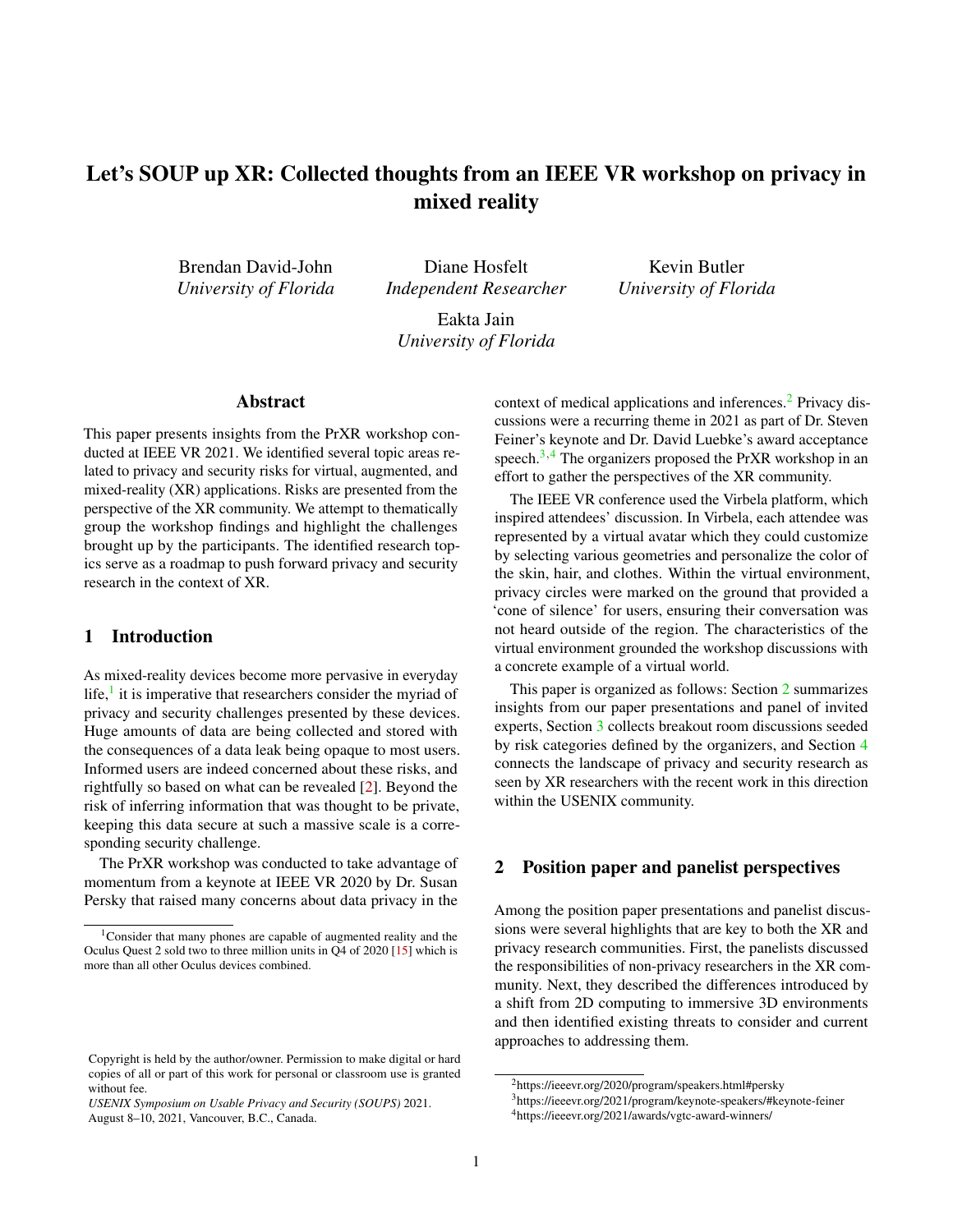

<span id="page-1-1"></span>Figure 1: Overview of data collected and streamed in an XR scenario. Shared environments rely on sharing data with edge devices or servers for processing, which introduces the risk of man-in-the-middle attacks and enables sharing of aggregated data with third parties that may act as bad actors. The assets within this figure are available by Creative Commons licenses [\[13,](#page-4-2) [34,](#page-5-0) [36\]](#page-5-1)

#### 2.1 Researcher Responsibilities

XR researchers and developers naturally look toward the novel use cases and associated quality of experience advantages created by advances in hardware, ease of content creation, and market penetration. However, the field has now reached a level of maturity where it is necessary to consider the balance between technological benefits and the resulting privacy and security risks. Happa and colleagues proposed that certification and standards are required at this stage to assess the risks and benefits of proposed XR technology and enable safe deployment through privacy benchmarks [\[14\]](#page-4-3).

Panelists proposed that teaching ethical responsibilities is a necessary component in curricula for XR computing and HCI research, much like the Hippocratic oath exists to prevent harm resulting from doctors in the medical field. The challenges of introducing ethics in a computing curriculum include perceptions by students and faculty that others outside of computing should address them. This passing of the proverbial baton to either law makers or practitioners is based on the assumption that companies and platforms will collect data, simply because they can. A future in which technology is quantified in terms of risk during design and development is the key to exploring new technologies while also protecting users of the technology.

# 2.2 Challenges created by immersion

XR devices create virtual content that the user perceives as occupying the space around them. Buck and Bodenheimer presented privacy considerations related to the user's personal space [\[5\]](#page-4-4). Panelists and attendees additionally brought up adversarial scenarios such as changing what visitors see when they visit your home, or creating a negative first impression

during a job interview by changing the user's appearance. These discussions likely drew upon attendees' experiences in customizing their avatar and conjectures around what a virtual world platform, such as the one the conference was using, could change at will without consulting the attendees.

#### 2.3 Risks from Large-scale Data Collection

One of the most pressing risks for the future of XR is related to data privacy at a large scale and the types of private information that can be inferred from machine learning models. On the one hand, machine learning is key to enabling many of the useful applications that are promised by mixed-reality devices, such as spatial mapping or naturalistic interfaces; but on the other hand, we are aggregating data that has the unknown potential to infer data that was thought to be private [\[28\]](#page-5-2). It is assumed that large amounts of individual user data will be captured by XR devices then collected and processed by edge devices or cloud servers, as illustrated in [Figure 1.](#page-1-1) Currently there is no framework to ensure data privacy when actively aggregating data from multiple sensors at a massive scale, ranging from gaze and audio data to the way users interact with digital or physical objects. With the potential to reveal sensitive data about user's behavior and environment we have to consider best practices in protecting data privacy prior to risks being identified or users being harmed. Existing technical solutions include differential privacy and privacypreserving federated learning, which have been applied to protect individuals within aggregated datasets and trained models [\[4,](#page-4-5) [11,](#page-4-6) [23,](#page-5-3) [26,](#page-5-4) [33,](#page-5-5) [35,](#page-5-6) [37\]](#page-5-7).

#### <span id="page-1-0"></span>3 Risk Categories

The breakout discussions were separated into three thematic areas for privacy and security considerations created by largescale XR deployment [\(Figure 1\)](#page-1-1). Each group was presented with the Gatekeeper model of David-John et al. [\[8\]](#page-4-7) as a starting point for discussion [\(Figure 2\)](#page-2-0). Some breakout groups focused on uses of the Gatekeeper for protecting data sources, while others used the data streaming model as a thought exercise to approach how data flows through an XR system.

# 3.1 Behavioral Data

Because XR devices require a variety of data about the user for their functionality, an app or third party affiliate can make a number of inferences about the user from the data streams. Undesired inferences could include correlating multiple data sources to de-anonymize users. An example famous to the SOUPS community is that of Narayanan and Shmatikov, who demonstrated that anonymous users of Netflix could be correlated with just a small amount of additional information from the Internet Movie Database in order to easily identify individual subscribers [\[27\]](#page-5-8).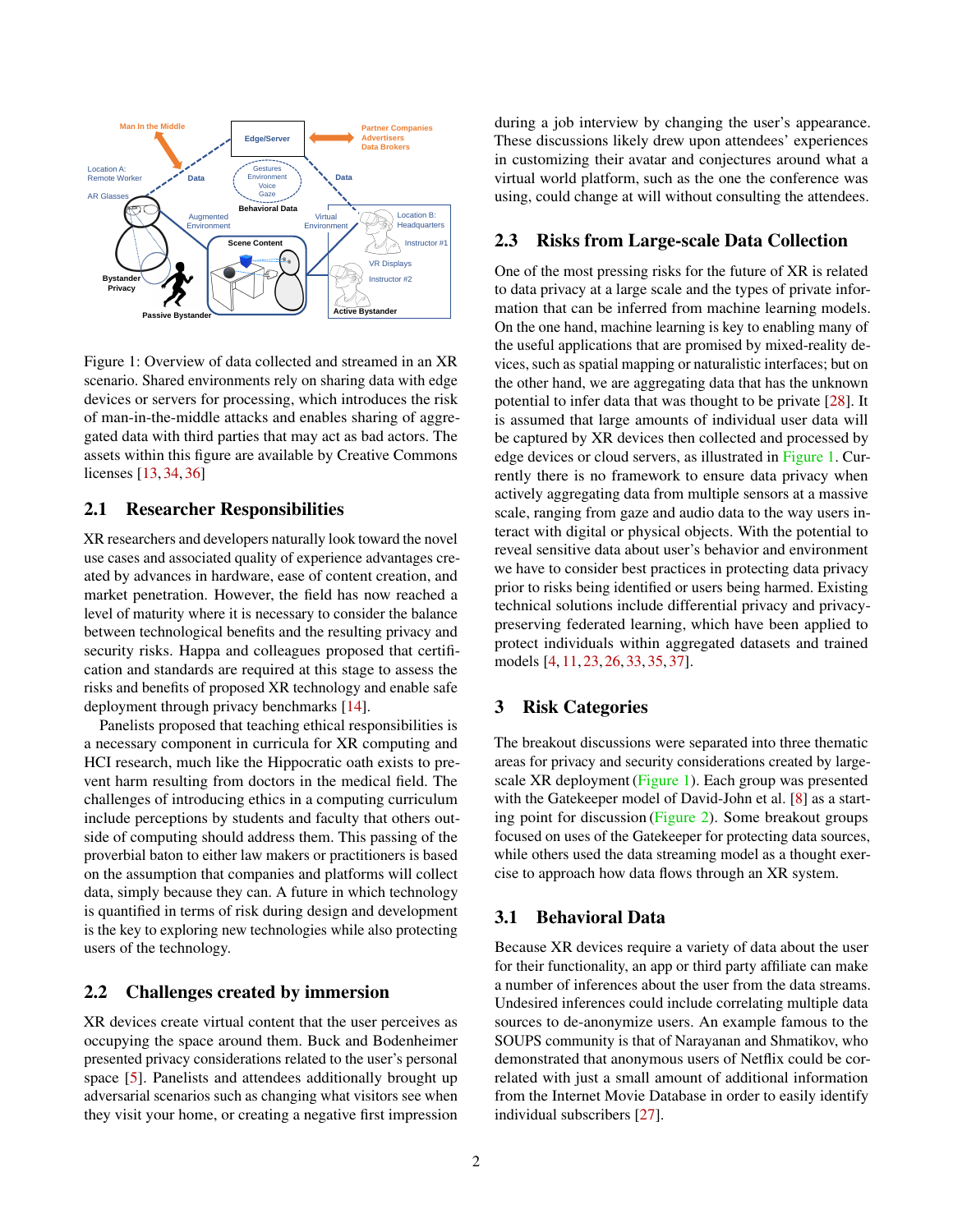

<span id="page-2-0"></span>Figure 2: Gatekeeper model for enabling gaze applications without sharing raw gaze sample data [\[8\]](#page-4-7). This example shows how data from a single sensor can be processed in a privacypreserving manner and provides a foundation for developing threat models and scenarios for XR data.

While mobile devices collect some of the same types of data, for example, accelerometer data, XR is going to involve high-fidelity data collection of eye-tracking data, motiontracking data, heart rate data, and muscle activation data. As shown in [Figure 1,](#page-1-1) data from multiple sources may be aggregated and processed on an edge device or cloud server.

Moreover, while controlling access to individual sensors could be a first step (e.g., to remove the risk of biometric identification), the fusion of data sensors is not currently regulated by law, nor is it clear how this would be accomplished. Heller introduces the notion of "biometric psychography", the practice of using biometric data to identify a person's interest through behavioral and anatomical information and discusses the three states that currently have laws relating to biometric privacy [\[16\]](#page-4-8). For example, while the Gatekeeper model shown in [Figure 2](#page-2-0) may protect against biometric identification from gaze data, data aggregators may use the Area-of-Interest statistics to generate personalized ads or infer sensitive characteristics like sexual preference [\[29\]](#page-5-9). A larger framework for assessing such risks, particularly in the context of user experience, are still an open area of investigation.

Beyond this low-level captured data, another important factor is how data is used to inform the design of the virtual space. Privacy can be relational and contextual; there are times when interaction is welcome, and times when one wants to be alone. Notably, these considerations can have implications on the representation of avatars in virtual environments.

A potential way forward for assuring behavioral privacy is making use of privacy indicators. For example, PhishAR is a startup that uses AR as a means to detect whether social engineering attacks such as phishing are being employed against a user [\[1\]](#page-4-9). Such indicators could also be transferred into the XR domain for other applications in order for users to assess the amount of private information being transmitted by the underlying platform, with potential settings in order to allow the users better control of how their data is used. The notion of "tangible privacy" was shared at the workshop [\[3\]](#page-4-10). Another instance discussed at the workshop was how the Virbela platform used for the main conference provided some privacy-preserving features in the form of visually marked regions that supported private conversations. However, attendees noted that at the same the application was still collecting large amounts of data from users with potential risks, including the location of each user throughout the conference and who they interacted and had private conversations with. In this scenario we were trusting Virbela to maintain privacy. Future research should explore how to implement privacy methods for different forms of behavioral data and design of privacy-preserving XR platforms and interfaces.

#### 3.2 Scene Content

A scene is composed of various types of content, such as the environment surrounding the user as well as feedback from the user themselves. Additionally, we consider the digital environment to be part of the scene content. As shown in [Figure 1,](#page-1-1) remote workers can interact with a shared scene through both AR and VR displays. All of this information is aggregated and analyzed by edge devices or cloud servers. With such a broad context, it is clear that there are equally broad privacy considerations.

This breakout discussion focused on the physical scene in an AR context and culminated in an attack scenario wherein an application can sense the physical world and overlay virtual objects on it. For example, vehicle manufacturers are investigating in-car usage of AR [\[12\]](#page-4-11). Additionally, they have been looking at ways to monetize the in-car experience, so it is reasonable to expect that advertisements may be arriving to the driving experience [\[21\]](#page-4-12). If an ad is incorrectly or maliciously placed, it could occlude traffic information such as a stop sign, causing danger to drivers. As discussed previously by Roesner et al., it is more difficult for users to distinguish between real and virtual information in this paradigm [\[30\]](#page-5-10). Mitigations for risks related to scene content include having trusted offline data, minimizing the data given to applications, and having a guardian boundary that blends virtual content when you get close to physical objects [\[7\]](#page-4-13).

Since scene content is such a large category, it needs further exploration beyond the consideration of physical space and occlusion. Next steps may explore how to protect interactions with the digital environment or investigating other aspects of the physical space.

#### 3.3 Bystander Privacy

Threats to bystander privacy in XR are heightened due to the sheer number of sensors on mixed-reality devices that are expected to be worn all day long in public spaces. Mixedreality devices contain motion and depth sensors that are used to model and reconstruct the environment, and might also attempt to classify the gender of bystanders or track movements to identify those with disabilities.

Mixed-reality displays are unique in that they could potentially modulate the appearance of bystanders, such as lightening skin tone or swapping professional business clothes for an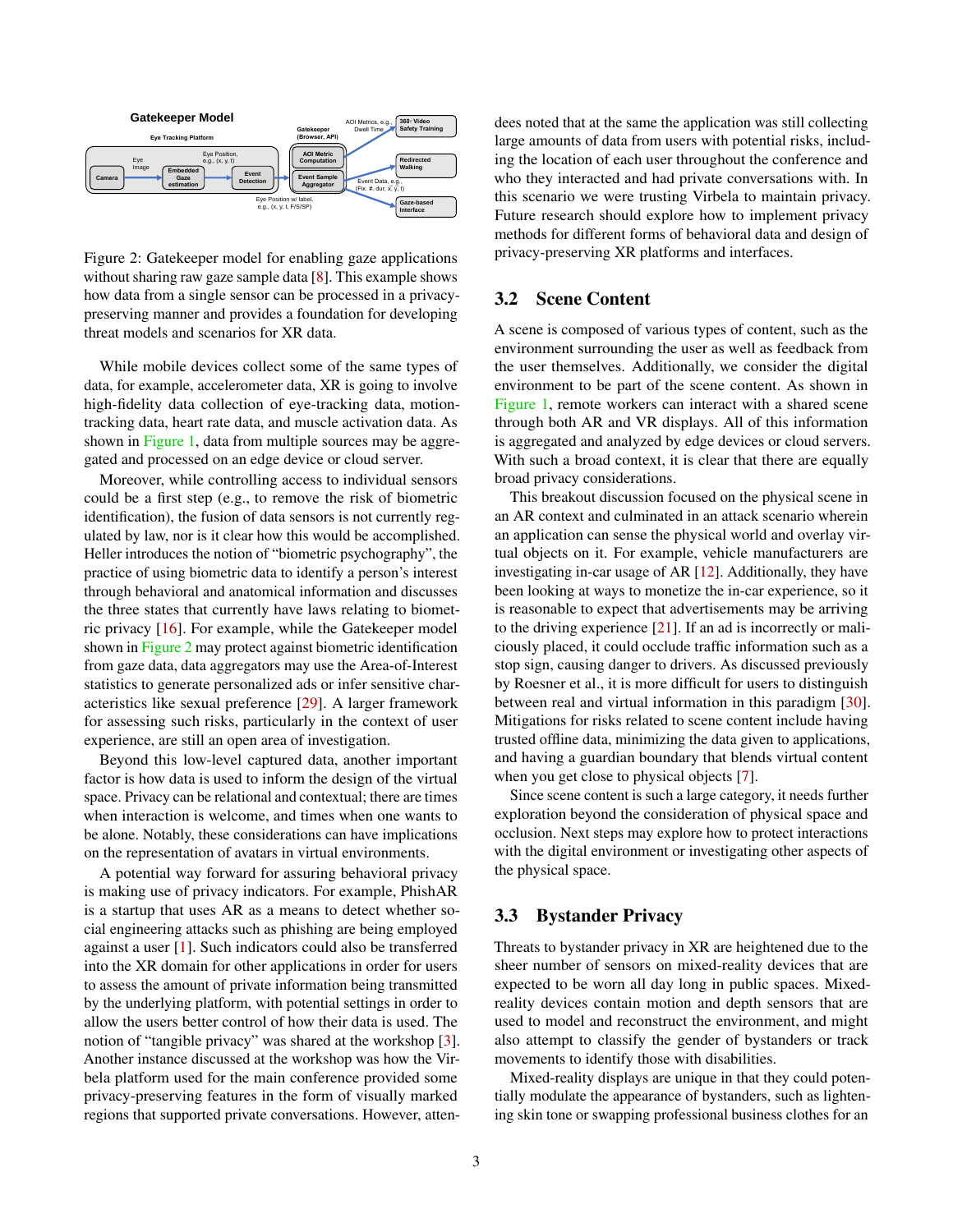unprofessional or inappropriate appearance without consent.

If a passive bystander is not be able to provide consent to the XR device, the Gatekeeper [\(Figure 2\)](#page-2-0) could remove the bystanders from the data passed along to the apps, or place virtual 'stickers' and emojis over their faces as has been previously proposed in the wearable camera context by Korayem et al. [\[20\]](#page-4-14). A Gatekeeper model could also support active bystanders, in which active implies that individual is able to interface with the privacy policy of nearby mixedreality sensors. Interfacing with an active bystander can be achieved through a privacy token or their own mixed-reality device. An active bystander could then control what metadata is tracked and utilized by other devices, such as ethnicity or gender demographics, and what data is allowed to be manipulated about their appearance, if any. [Figure 1](#page-1-1) illustrates a passive bystander as a child who cannot provide consent while being recorded, and an active bystander as Instructor #2 who is being tracked by external cameras on the VR display of Instructor #1. Ruth et al. provide a scenario in which a virtual 'kick me' sign could be attached to a bystander that is being tracked by a mixed-reality user, however addressing this risk was outside of the scope of their proposed security solution for multiple users [\[32\]](#page-5-11). Privacy solutions that support active bystanders in the XR ecosystem is an open area of research that could be explored with existing devices.

## <span id="page-3-0"></span>4 Conclusion

This workshop aimed to foster dialogue around the privacy problems in XR by bringing expert voices from the security and privacy community to researchers and practitioners gathered for the largest academic conference in virtual/augmented/mixed reality. There is an emerging concern in this community about the risks created when physical reality and virtual reality intermix seamlessly. While previously it had been said that XR devices are simply another kind of mobile device, there is an increasing realization that there are unique threats in this space, ranging from novel attacks by malicious apps to novel inferences that can be made about the user. In the following paragraphs, we ruminate on what is different about XR from the perspective of XR researchers. We give some examples of works from the security and privacy (S&P) community that relate to this area. For the S&P perspective, we direct readers to an exhaustive survey by De Guzman and colleagues [\[9\]](#page-4-15).

*Spatial sensors are in the critical path of device operation* Smartphones, tablets and smart wearables contain cameras, accelerometers, and location sensors. While a mobile phone can still be used for calling and texting if the user turns off location sensing, a mixed-reality 'call' relies on spatial sensing to appropriately render their conversation partner. In other words, certain sensors that are optional in the smartphone domain are operation-critical in the XR domain. Approaches such as world-driven access control [\[31\]](#page-5-12) and feature sanitization [\[17\]](#page-4-16) would turn off these sensors in agreed-upon private

environments, and are relevant for areas such as public bathrooms. Approaches such as plane releasing [\[10\]](#page-4-17) are emerging solutions designed with XR operations in mind.

*Novel sensors that track the user* Users' body movements, gestures, head pose, and eye movements are tracked to a degree that was not required by mobile smartphones. Our work has exposed threats created by these novel sensors, for example, the user's iris biometric being exposed as a by-product of current eye tracking data flow [\[19\]](#page-4-18). Eye tracking data, in particular, can reveal intimate and personal detail about a user and is now being discussed in the S&P community [\[22\]](#page-5-13). Cross-pollination through workshops such as these would bring formal guarantees to the XR community and novel use cases to the S&P community. For example, the Kalεido system evaluates utility for gaze-as-pointer in a shooter game. It would be interesting to consider how the same system balances biometric identification with utility when data is used to animate the eyes of a virtual conversational avatar, as in [\[18\]](#page-4-19).

*Perceptual judgements can be altered* Research has found that changing the virtual height of the user or the size of their arm can alter their perception of distance. Buck et al. showed that in VR the perceived environment and social context play a significant role in a user's personal space [\[6\]](#page-4-20). Manipulating personal space during interaction can influence user perception of safety and be used to expose biases or preferences. Furthermore, the ability to alter perception during locomotion is dangerous as it allows an adversary to influence unconscious behaviors of an individual and cause physical harm [\[7\]](#page-4-13).

*Avatars that represent us* Conversations in mixed reality are going to rely on avatars that represent the user to their conversation partner. Induced privacy threats include longitudinal data on attributes such as how a user dresses their avatar. Novel attacks include manipulations to a user's avatar without their consent. Maloney et al. discusses the current landscape of avatar perception for social VR and discuss privacy implications and ethical guidelines [\[24,](#page-5-14) [25\]](#page-5-15). Key literature on how avatars are perceived could inform the S&P community on the impact of attack vectors and novel threats.

#### Acknowledgments

The authors would like to thank Dr. Apu Kapadia, Dr. Enkeledja Kasneci, Dr. Ivan Martinovic and Dr. Blair MacIntyre for serving as panelists and using their expertise to kick off the workshop discussions. We would also like to thank the authors of position papers that were accepted and presented that lay the ground work for future research in the area of XR privacy and security  $[5, 14]$  $[5, 14]$  $[5, 14]$ . We are grateful to all workshop attendees for their insights and lively discussion. Eakta Jain acknowledges funding from NSF Award #2026540. Brendan David-John acknowledges funding from a Google PhD Fellowship and the National Science Foundation GRFP (Awards DGE-1315138 and DGE-1842473). Kevin Butler acknowledges funding from NSF Award CNS-1815883 and CNS-1562485, and AFOSR award FA950-19-1-0169.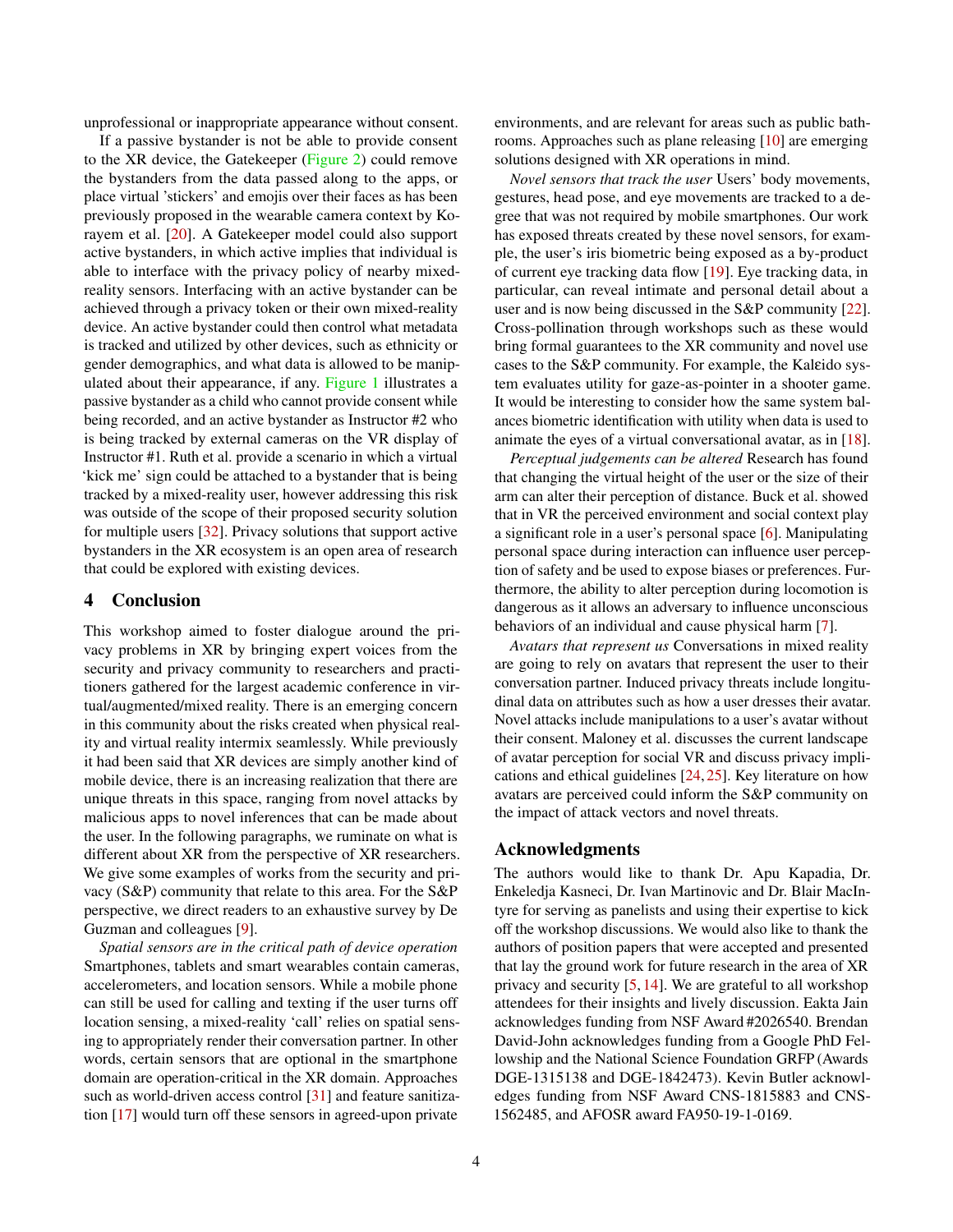# References

- <span id="page-4-9"></span>[1] PhishAR. [https://www.phishar.com.](https://www.phishar.com) Accessed: 2021- 05-26.
- <span id="page-4-0"></span>[2] Devon Adams, Alseny Bah, Catherine Barwulor, Nureli Musaby, Kadeem Pitkin, and Elissa M Redmiles. Ethics emerging: the story of privacy and security perceptions in virtual reality. In *Fourteenth Symposium on Usable Privacy and Security (SOUPS 2018)*, pages 427–442, 2018.
- <span id="page-4-10"></span>[3] Imtiaz Ahmad, Rosta Farzan, Apu Kapadia, and Adam J. Lee. Tangible privacy: Towards user-centric sensor designs for bystander privacy. *Proceedings of the ACM Journal: Human-Computer Interaction: Computer Supported Cooperative Work and Social Computing (CSCW '20)*, 4(CSCW2):116:1–116:28, October 2020.
- <span id="page-4-5"></span>[4] Efe Bozkir, Onur Günlü, Wolfgang Fuhl, Rafael F Schaefer, and Enkelejda Kasneci. Differential privacy for eye tracking with temporal correlations. *arXiv preprint arXiv:2002.08972*, 2020.
- <span id="page-4-4"></span>[5] Lauren E Buck and Bobby Bodenheimer. Privacy and personal space: Addressing interactions and interaction data as a privacy concern. In *2021 IEEE Conference on Virtual Reality and 3D User Interfaces Abstracts and Workshops (VRW)*, pages 399–400. IEEE, 2021.
- <span id="page-4-20"></span>[6] Lauren E Buck, Sohee Park, and Bobby Bodenheimer. Determining peripersonal space boundaries and their plasticity in relation to object and agent characteristics in an immersive virtual environment. In *2020 IEEE Conference on Virtual Reality and 3D User Interfaces (VR)*, pages 332–342. IEEE, 2020.
- <span id="page-4-13"></span>[7] Peter Casey, Ibrahim Baggili, and Ananya Yarramreddy. Immersive virtual reality attacks and the human joystick. *IEEE Transactions on Dependable and Secure Computing*, 2019.
- <span id="page-4-7"></span>[8] Brendan David-John, Diane Hosfelt, Kevin Butler, and Eakta Jain. A privacy-preserving approach to streaming eye-tracking data. *IEEE Transactions on Visualization and Computer Graphics*, 2021.
- <span id="page-4-15"></span>[9] Jaybie A De Guzman, Kanchana Thilakarathna, and Aruna Seneviratne. Security and privacy approaches in mixed reality: A literature survey. *ACM Computing Surveys (CSUR)*, 52(6):1–37, 2019.
- <span id="page-4-17"></span>[10] Jaybie A. de Guzman, Kanchana Thilakarathna, and Aruna Seneviratne. Conservative plane releasing for spatial privacy protection in mixed reality. *CoRR*, abs/2004.08029, 2020.
- <span id="page-4-6"></span>[11] Cynthia Dwork. Differential privacy: A survey of results. In *International conference on theory and applications of models of computation*, pages 1–19. Springer, 2008.
- <span id="page-4-11"></span>[12] Joseph L Gabbard, Gregory M Fitch, and Hyungil Kim. Behind the glass: Driver challenges and opportunities for ar automotive applications. *Proceedings of the IEEE*, 102(2):124–136, 2014.
- <span id="page-4-2"></span>[13] Sonja Grapemind. Smart glasses. [https://thenounproject.com/term/smart](https://thenounproject.com/term/smart-glasses/215218/)[glasses/215218/.](https://thenounproject.com/term/smart-glasses/215218/) Accessed: 2021-05-21.
- <span id="page-4-3"></span>[14] Jassim Happa, Anthony Steed, and Mashhuda Glencross. Privacy-certification standards for extended-reality devices and services. In *2021 IEEE Conference on Virtual Reality and 3D User Interfaces Abstracts and Workshops (VRW)*, pages 397–398. IEEE, 2021.
- <span id="page-4-1"></span>[15] Scott Hayden. 'Rec Room' Studio Estimates Facebook Sold 2-3M Oculus Quest 2 Headsets in Q4. [https://www.roadtovr.com/facebook-rec-room-2-](https://www.roadtovr.com/facebook-rec-room-2-3m-oculus-quest-2-sold/) [3m-oculus-quest-2-sold/,](https://www.roadtovr.com/facebook-rec-room-2-3m-oculus-quest-2-sold/) 2021. Accessed: 2021-05-26.
- <span id="page-4-8"></span>[16] Brittan Heller. Watching Androids Dream of Electric Sheep: Immersive Technology, Biometric Psychography, and the Law. *Vanderbilt Journal of Entertainment & Technology Law*, 23(1), December 2020.
- <span id="page-4-16"></span>[17] Suman Jana, Arvind Narayanan, and Vitaly Shmatikov. A scanner darkly: Protecting user privacy from perceptual applications. In *2013 IEEE symposium on security and privacy*, pages 349–363. IEEE, 2013.
- <span id="page-4-19"></span>[18] Brendan John, Sophie Jörg, Sanjeev Koppal, and Eakta Jain. The security-utility trade-off for iris authentication and eye animation for social virtual avatars. *IEEE transactions on visualization and computer graphics*, 26(5):1880–1890, 2020.
- <span id="page-4-18"></span>[19] Brendan John, Sanjeev Koppal, and Eakta Jain. Eyeveil: degrading iris authentication in eye tracking headsets. In *Proceedings of the 11th ACM Symposium on Eye Tracking Research & Applications*, pages 1–5, 2019.
- <span id="page-4-14"></span>[20] Mohammed Korayem, Robert Templeman, Dennis Chen, David Crandall, and Apu Kapadia. Enhancing lifelogging privacy by detecting screens. In *Proceedings of the 2016 CHI Conference on Human Factors in Computing Systems*, pages 4309–4314, 2016.
- <span id="page-4-12"></span>[21] Kristen Lee. BMW wants customers to pay a subscription fee to use features the car already has installed, like a heated steering wheel or adaptive cruise control. [https://www.businessinsider.com/bmw](https://www.businessinsider.com/bmw-subscription-model-for-features-2020-7)[subscription-model-for-features-2020-7,](https://www.businessinsider.com/bmw-subscription-model-for-features-2020-7) 2020. Accessed: 2021-05-27.